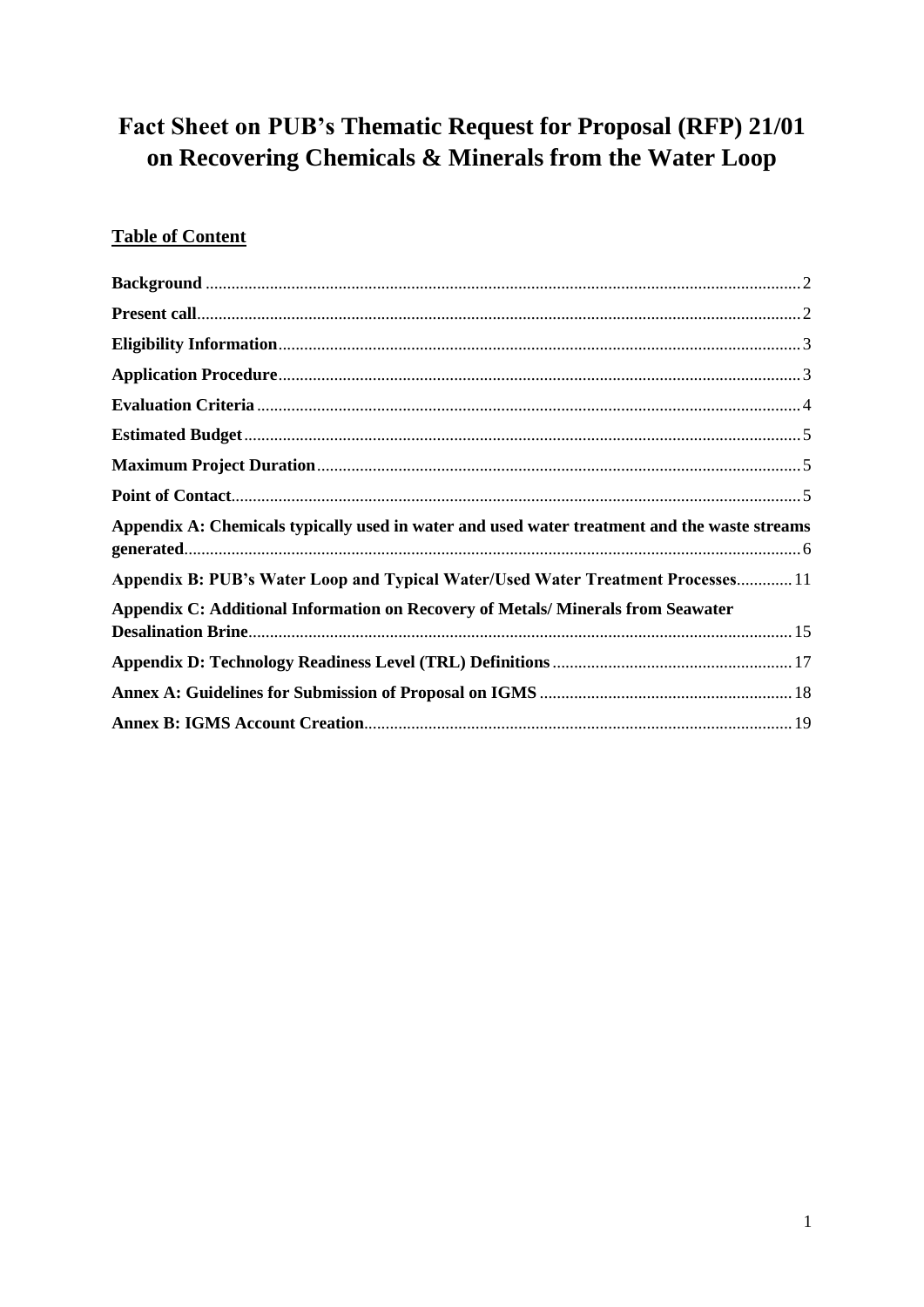## <span id="page-1-0"></span>**Background**

1. The Competitive Funding for Water Research (CWR) is a competitive funding scheme under the Urban Solutions & Sustainability (USS) domain. The aim of the CWR is to fund basic / applied R&D projects, which possess recognisable potential for developing into innovative solutions for the water industry.

### <span id="page-1-1"></span>**Present call**

- 2. Singapore is a water stressed country. While it has built up a diversified water supply through its Four National Taps, Singapore's water demand is projected to increase and double by the year 2060. Amidst the projected increase, coupled with climate change and other uncertainties in the global context, it is critical to ensure that Singapore's water supply remains resilient and sustainable to continue supporting the nation's growth.
- 3. As a small city state, Singapore has always been aware of the need to balance economic development and environmental sustainability. Reducing waste and adopting a circular economy approach will benefit the environment and create economic opportunities. This thematic RFP hence solicits technologies and solutions that can recover the following two categories of useful resources:
	- i) Chemicals needed in water and used water treatment processes from local waste streams (including, but not limited to, waste streams produced by PUB).
	- ii) Rare metals relevant to industries (e.g. lithium, caesium, barium, etc.) from seawater desalination brine.
- 4. To facilitate proposal preparation, information on (i) the chemicals used in PUB's water and used water treatment processes, and (ii) the waste streams produced is provided in **Appendix A**. Please note that the information is indicative, and separate sampling tests can be arranged for shortlisted proposals subsequently where applicable.
	- a. Table 1: Chemicals typically used in PUB's water and used water treatment processes
	- b. Table 2: Specifications of chemicals to be recovered
	- c. Table 3: Typical waste streams produced in PUB

The applicants may refer to **Appendix B** for information on the typical water and used water treatment processes in PUB.

- 5. Some information on the recovery of metals and minerals from seawater desalination brine is provided in **Appendix C** for reference. Applicants are free to propose the technologies shown there, or any other technology suitable for the metal(s) being recovered.
- 6. The Applicant shall clearly indicate the details of the waste streams used, the specific area of application and the target specifications of the recovered resources.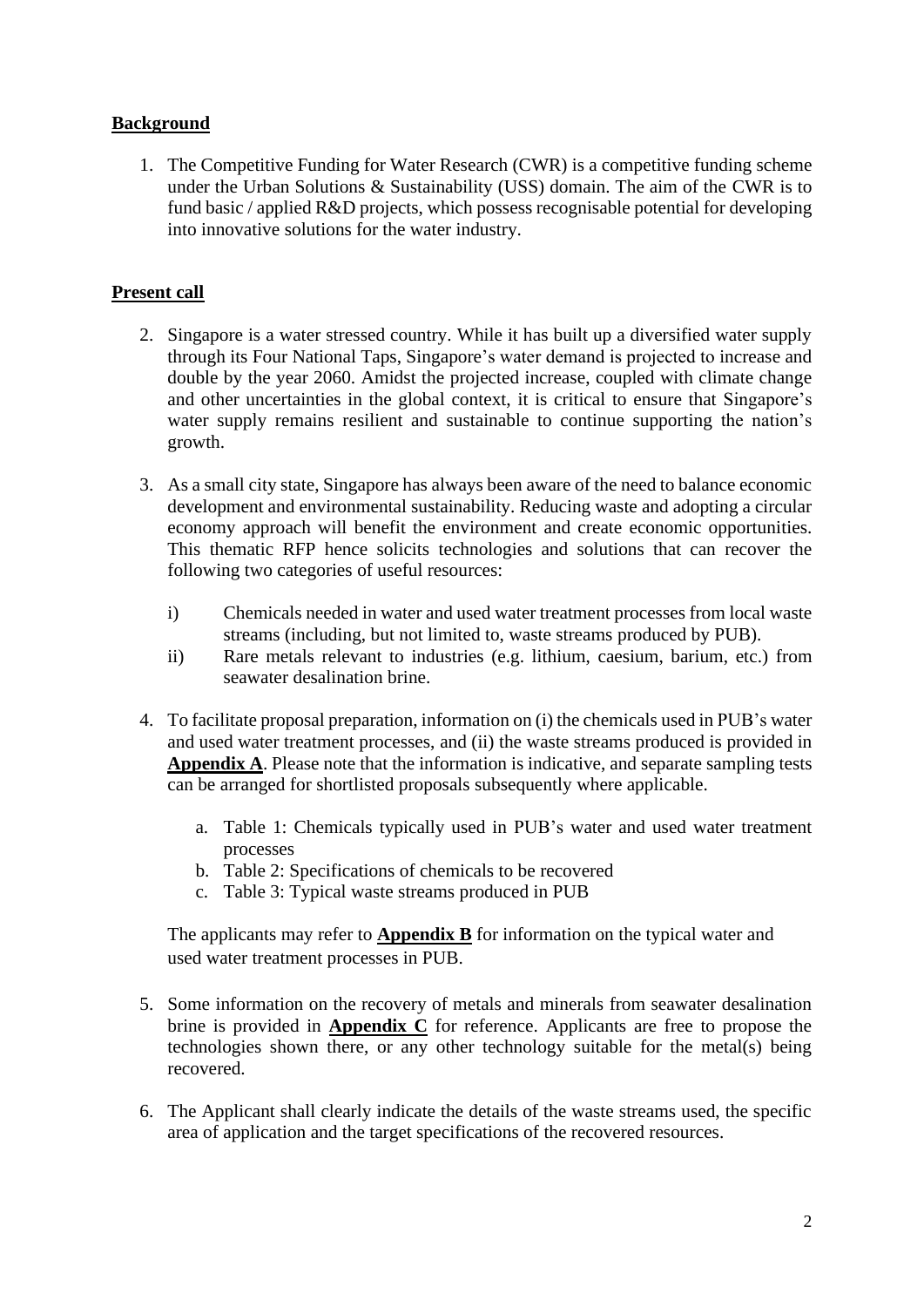- 7. The anticipated performance of the technology to recover the chemicals or metals (e.g. cost of recovery, quality, quantity, etc) is to be articulated in the proposal and will form part of the project deliverables. In addition, for proposals involving chemicals used in PUB, it should be noted that on-site recovery and reuse is preferred, and so the footprint of the proposed technology will be an important consideration. A techno-economic analysis should also be provided in proposals submitted for recovering rare metals for industry.
- 8. Proposals with industry collaborators are encouraged. With other factors being equal, such proposals will be preferentially selected.
- 9. All the proposals submitted shall articulate the advancement of the proposed technology against the current global state-of-the-art at the system level. The Technology Readiness Level (TRL) of the proposed technology has to be stated in the proposal. At the end of the project, the TRL is expected to progress by at least two levels, unless otherwise justified in the proposal. Please refer to **Appendix D** for the definitions of TRLs.
- 10. All research activities have to be carried out in Singapore. Cross-disciplinary and multidisciplinary research proposals are strongly encouraged, as well as proposals from research consortia involving partners drawn from different private and public organisations and academic institutions, including international collaborations with renowned experts to introduce new research capabilities and transfer of technical expertise to Singapore. Proposals with industry collaborators and commitments in the form of industry spending will be viewed favourably.
- 11. R&D proposals already funded by other agencies or being considered for funding by other agencies will not be considered under the present call. Applicants will need to declare other funding sources in the application.

# <span id="page-2-0"></span>**Eligibility Information**

12. This call is open to Institutes of Higher Learning (IHLs), public sector entities and private sector companies based locally in Singapore. Under this Thematic RFP, IHLs and public sector entities will qualify for 100% funding support of approved qualifying costs and 30% overheads. Funding support for non-Singapore entities is up to 30%, Large Local Enterprises up to 50%, Singapore Small Medium Enterprises, start-ups and not-for-profits up to 70%.

# <span id="page-2-1"></span>**Application Procedure**

13. To apply, the Applicant must submit the proposal using the 'CWR Research Proposal Form', which can be downloaded from the online Integrated Grant Management System  $(IGMS)^1$ . Please refer to **Annex A** for detailed guidelines for the submission of the Proposal and **Annex B** for guidance on creation of account in IGMS.

<sup>1</sup> [https://researchgrant.gov.sg](https://researchgrant.gov.sg/)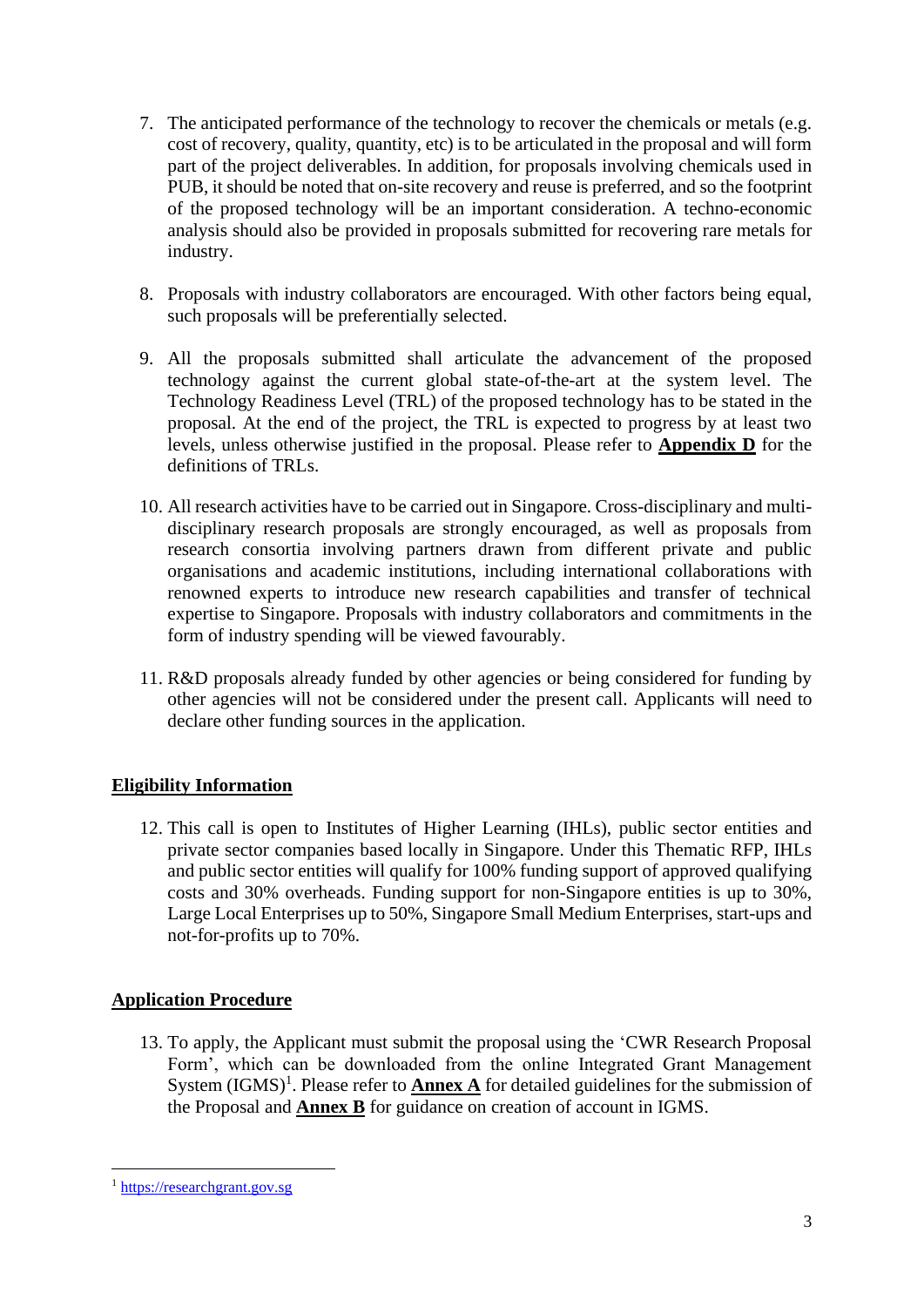- 14. The proposal shall include, but not limited to:
	- i. Scientific principles
	- ii. State-of-the-art comparison, including a technical review of the technology proposed against the latest technologies.
	- iii. Full technical details on the methodology and technological development of the proposal, e.g. whether the technology will be developed starting from bench-, to pilot-, or demonstration-scale, and/or to eventual commercialisation. The applicant should also consider the proposed technology holistically from a system perspective (i.e. the requirements of the technology as a system if it is to be implemented).
	- iv. Commercial viability of the project, including target markets for application of the technology or findings from the project.
	- v. Clear description of a general business plan that addresses items, such as, but not limited to, competitive analysis, go-to-market strategy, revenue model, commercialisation plan, as well as manufacturing and validation at scale. The plan should also highlight how the Intellectual Property (IP) created will be owned and commercialised, and how the benefits from these commercialisation plans can be accrued to Singapore.
	- vi. The proposed team members' expertise, previous related work and experience (2 page CVs shall be submitted for the Lead Principal Investigator, as well as for all co-PIs and collaborators).
	- vii. Detailed budget required for the project (broken down into individual categories of manpower, equipment, consumables, travel, consultancy services, others).
	- viii. Timeline for the project, showing intermediate milestones to be achieved.
		- ix. Expected research outputs and outcomes and proposed key performance indicators (KPIs) for the project.
- 15. The deadline for the Proposal submission is on **26 November 2021, 4:00 pm** (Singapore time, GMT +08:00).

#### <span id="page-3-0"></span>**Evaluation Criteria**

16. Proposals received shall be sent to international peer reviewers for technical/scientific merit review. If appropriate, proposals from academia may also be sent to Industry Resource Persons (for commercial viability) and relevant national agencies (for national relevancy) for review. This is then followed by evaluation by CWR's Project Evaluation Panel (PEP), which comprises local and international experts as members. The PEP shall evaluate the proposal based on the criteria given in Para 17, referencing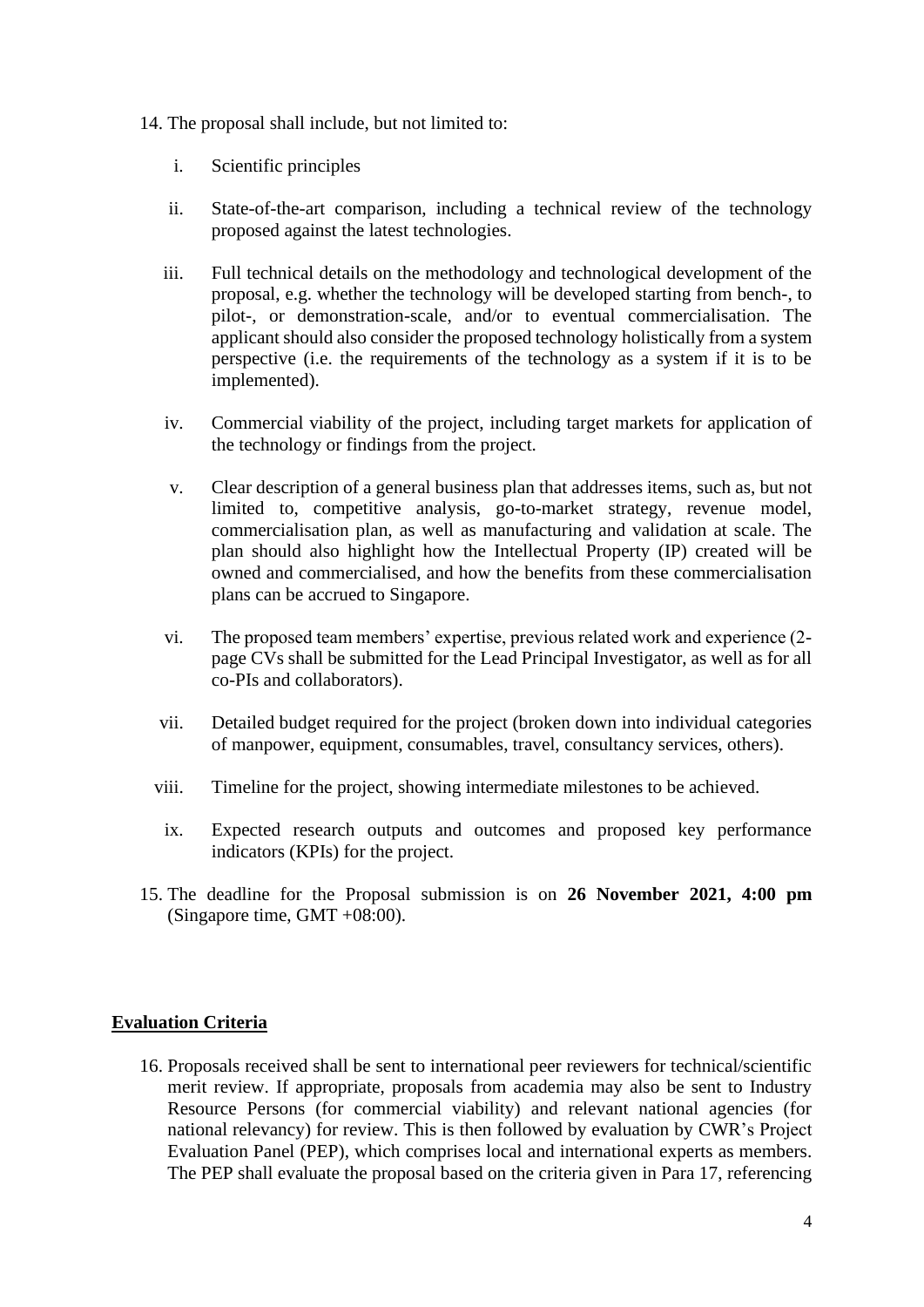reviews from international peer reviewers, and make a recommendation whether to fund it.

- 17. All Proposals are evaluated against the following criteria:
	- i. Excellent science and cutting-edge technology with proposed activity involving innovative and cutting-edge research that seeks to bring together the best R&D talent available.
	- ii. Significant economic or social benefits to be accrued to Singapore through either tangible measures (creation of intellectual property, start-up companies, spin-out enterprises, etc) or potential for commercialisation into new products, services or technologies deployed to solve national needs.
	- iii. Robust management and governance with adequate checks and balances, a clear structure of accountability, as well as reasonable milestones and deliverables.
	- iv. Reasonableness of the proposed budget.

#### <span id="page-4-0"></span>**Estimated Budget**

18. Funding support for each Research Proposal awarded will not exceed **S\$2 million**. The Applicant should contribute in-kind services, cash, or a combination of the two towards the proposed project. In-kind services can include labour, materials, and other services. In-kind contributions demonstrate the participation and commitment of the applicants to the project.

#### <span id="page-4-1"></span>**Maximum Project Duration**

19. The maximum funding period for each Research Proposal is **3 years**.

#### <span id="page-4-2"></span>**Point of Contact**

20. For more information, please contact Dr Peng Na (PENG\_Na@pub.gov.sg) from PUB Singapore.

**~ End ~**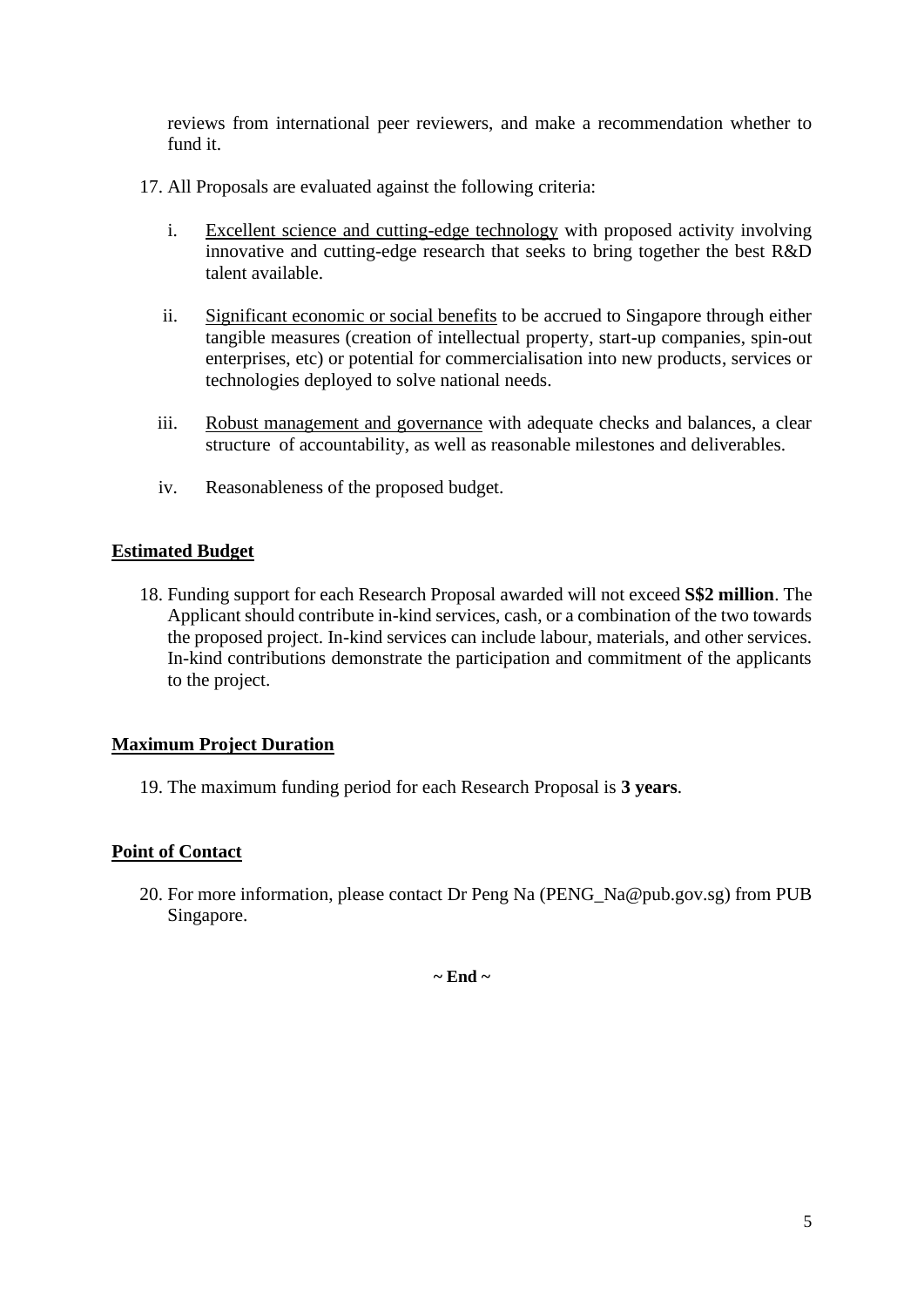# <span id="page-5-0"></span>**Appendix A: Chemicals typically used in water and used water treatment and the waste streams generated**

|           |  |  | Table 1: Chemicals typically used in Singapore's water and used water treatment |  |  |  |
|-----------|--|--|---------------------------------------------------------------------------------|--|--|--|
| processes |  |  |                                                                                 |  |  |  |

| S/N            | <b>Chemical</b>                | <b>Concentration</b> | <b>Total usage</b><br>(tonne/yr) | <b>Main Application</b>                 |
|----------------|--------------------------------|----------------------|----------------------------------|-----------------------------------------|
| 1              | Sodium Hypochlorite            | 6%                   | 17,000                           | Chlorination;                           |
|                |                                | 12%                  | 7,000                            | Membrane cleaning                       |
| $\overline{2}$ | <b>Hydrated Lime</b>           | 92%                  | 5,000                            | pH adjustment                           |
|                |                                | 8% (solution)        | 8,000                            | Coagulation;                            |
| 3              | Aluminium Sulphate             | 17% (rock)           | 1,000                            | Phosphate removal                       |
| $\overline{4}$ | Sodium Hydroxide               | 50%                  | 6,000                            | Membrane cleaning;<br>pH neutralisation |
| 5              | Ammonium Sulphate              | $25\% - 30\%$        | 2,000                            | Chloramination                          |
| 6              | Low Bromide Sodium<br>Chloride | 99.5%                | 1,000                            | Electrochlorination                     |
| $\overline{7}$ | Ferric Chloride                | 38%                  | 500                              | Coagulation; $H_2S$ control             |
| 8              | Citric Acid                    | 35% / 50%            | 600                              | Membrane cleaning                       |
| 9              | Aluminium<br>Chlorohydrate     | 50%                  | 1,000                            | Coagulation                             |

^Figures provided are rounded and indicative and may vary across time period.

# **Table 2: Specifications of chemicals to be recovered**

| Table 2.1 Sodium Hypochlorite |  |  |  |  |  |
|-------------------------------|--|--|--|--|--|
|-------------------------------|--|--|--|--|--|

| <b>Characteristics</b> | Requirement                          |
|------------------------|--------------------------------------|
| Concentration          | In water w/v of $5\%$ -6.5% chlorine |
| Free NaOH              | $< 2.5\%$ w/w                        |
| Iron                   | $< 1.5$ mg/L                         |
| <b>Bromate</b>         | SPAC of $3.5 \mu g/L$                |
| Chlorate               | SPAC of 300 µg/L                     |
| Perchlorate            | SPAC of $5 \mu g/L$                  |
| Antimony               | SPAC of $0.6 \mu g/L$                |
| Arsenic                | SPAC of 1 µg/L                       |
| <b>Barium</b>          | SPAC of $200 \mu g/L$                |
| Beryllium              | SPAC of $0.4 \mu g/L$                |
| Cadmium                | SPAC of $0.5 \mu g/L$                |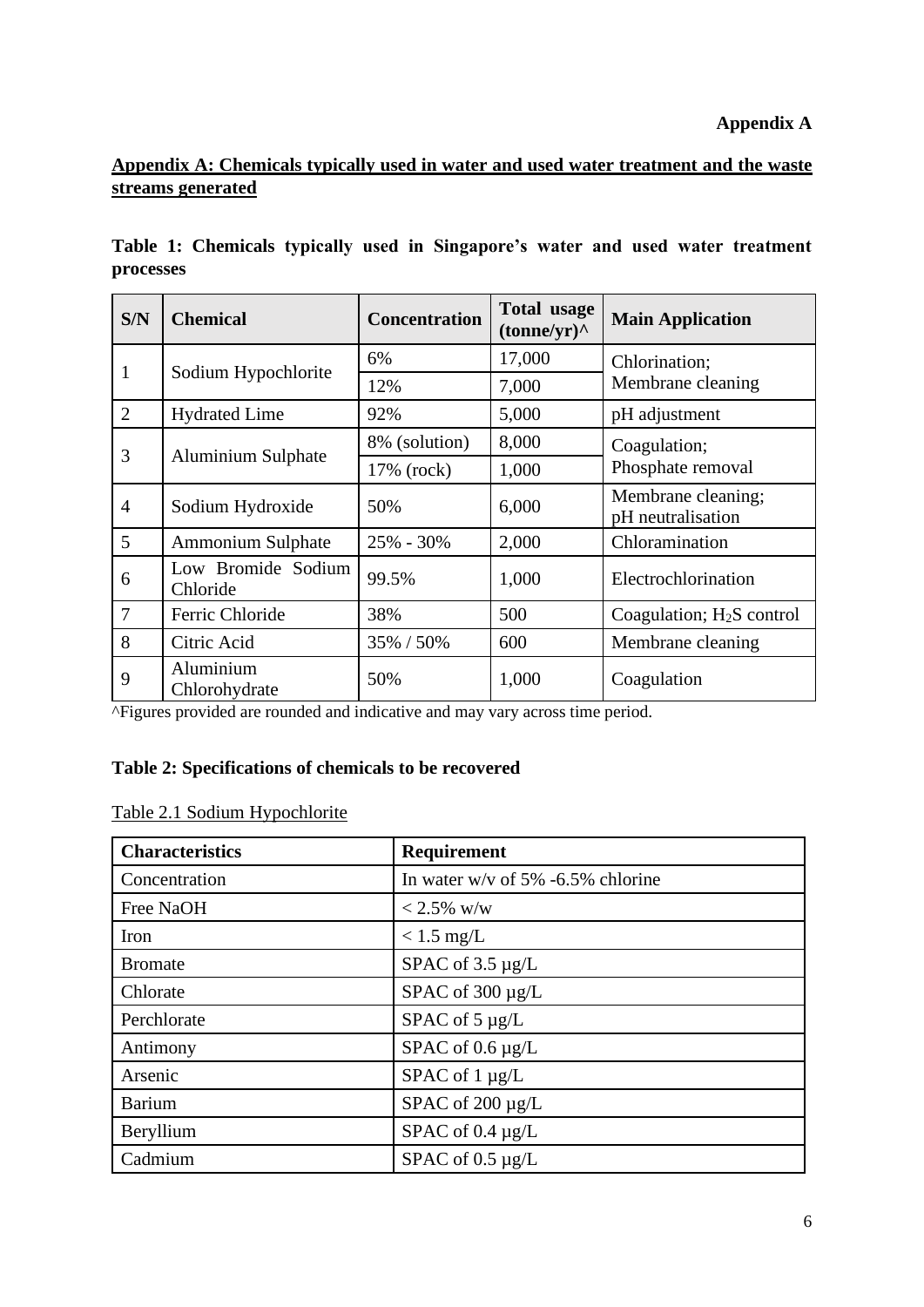| <b>Characteristics</b> | Requirement           |
|------------------------|-----------------------|
| Chromium               | SPAC of $10 \mu g/L$  |
| Copper                 | SPAC of $130 \mu g/L$ |
| Lead                   | SPAC of $1.5 \mu g/L$ |
| Mercury                | SPAC of $0.2 \mu g/L$ |
| Nickel                 | SPAC of $20 \mu g/L$  |
| Selenium               | SPAC of $5 \mu g/L$   |
| Thallium               | SPAC of $0.2 \mu g/L$ |

\*SPAC: Single Product Allowable Concentration

| <b>Characteristics</b> | <b>Requirement</b>                   |
|------------------------|--------------------------------------|
| Concentration          | In water w/v of $10\%$ -14% chlorine |
| Free NaOH              | $<$ 5% w/w                           |
| Iron                   | $<$ 3.0 mg/L                         |

# Table 2.2 Hydrated Lime

| <b>Characteristic</b>                    | <b>Requirement</b>                            |
|------------------------------------------|-----------------------------------------------|
| Calcium Oxide (as CaO)                   | $69.6\%$ w/w minimum                          |
| Calcium Hydroxide $(Ca(OH)2)$            | $92\%$ w/w minimum                            |
| <b>Grading Test</b>                      | Minimum 92% passing BS 410 sieve (75 microns) |
| Total Carbonates (as CaCO <sub>3</sub> ) | $6\%$ w/w maximum                             |
| Arsenic (as As)                          | 10 ppm maximum                                |
| Lead (as Pb)                             | 5 ppm maximum                                 |

# Table 2.3 (a) Aluminium Sulphate - liquid

| <b>Characteristic</b>                                    | Requirement                           |
|----------------------------------------------------------|---------------------------------------|
| Water soluble aluminium compounds as alumina $(Al_2O_3)$ | $> 8\%$ w/w                           |
| Compounds as Al                                          | $> 4.23\%$ w/w                        |
| Basicity, as free $Al_2O_3$ %                            | $0.1\%$ (w/w) max                     |
| Free acid, as H <sub>2</sub> SO <sub>4</sub>             | $0.05\%$ (w/w) max                    |
| Insoluble matter                                         | $0.2\%$ w/w max                       |
| Iron, as $Fe2O3$                                         | $0.35\%$ w/w max                      |
| Heavy metals as Pb                                       | $100$ ppm max                         |
| Arsenic, as As                                           | 40 ppm max                            |
| $pH$ at 25 $\mathrm{^{\circ}C}$                          | Between $1.8 - 2.5$ in 8%<br>solution |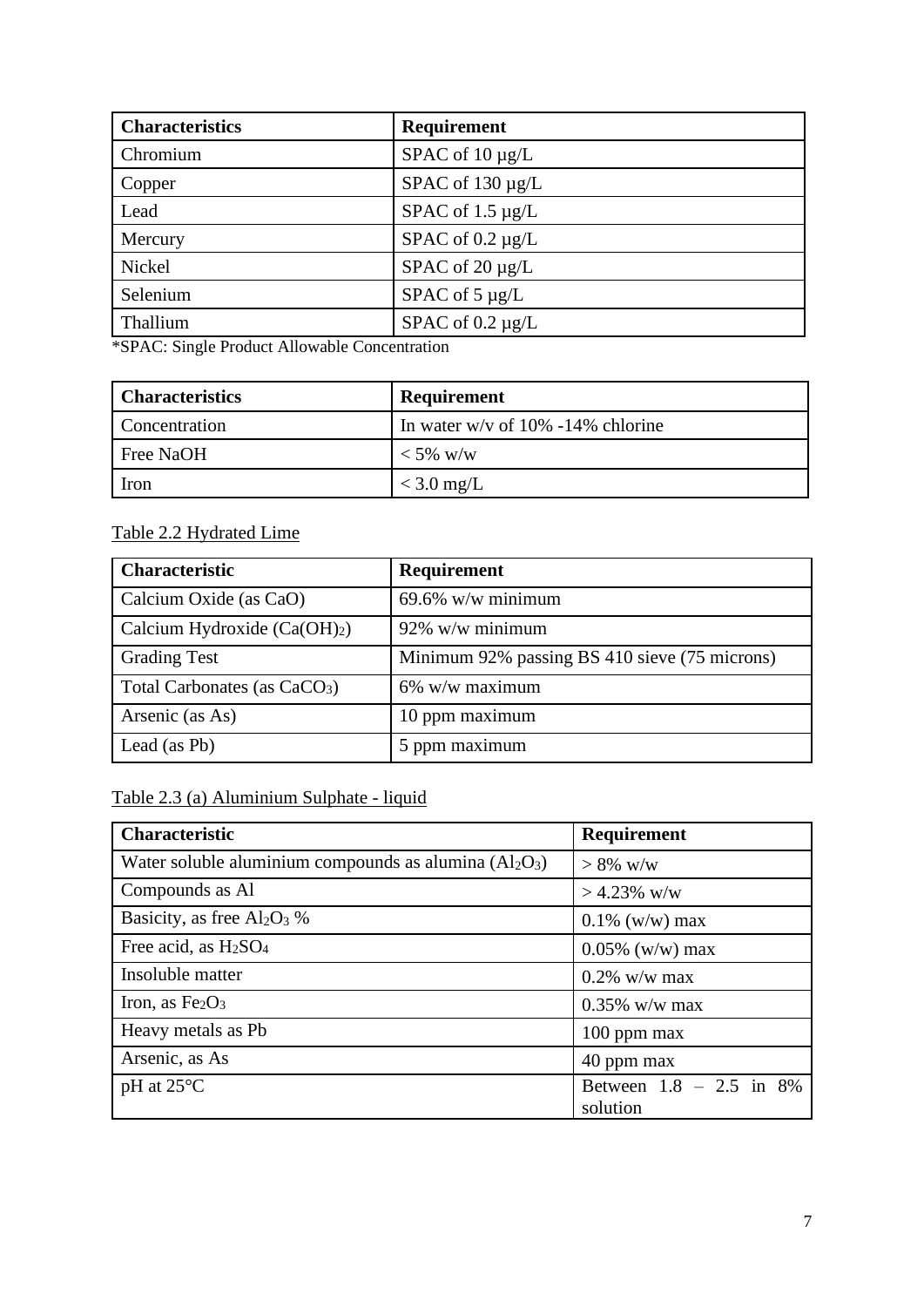|  |  |  | Table 2.3 (b) Aluminium Sulphate - rock |  |  |  |
|--|--|--|-----------------------------------------|--|--|--|
|--|--|--|-----------------------------------------|--|--|--|

| <b>Characteristic</b>                                             | Requirement |
|-------------------------------------------------------------------|-------------|
| Matter insoluble in water, $\%$ (w/w), maximum                    | 0.5         |
| Water soluble compounds as alumina $(Al_2O_3)$ , % (w/w), minimum | 17.0        |
| Iron as Fe <sub>2</sub> O <sub>3</sub> , % (w/w), maximum         | 0.75        |
| Combined sulphuric anhydride $(SO_3)$ , % $(w/w)$ , minimum       | 38.0        |
| Free acid (as $H_2SO_4$ ), % (w/w) maximum                        | 0.1         |
| Heavy metal, $% (w/w)$ , maximum                                  | 0.01        |
| Arsenic, % $(w/w)$ , maximum                                      | 0.01        |

# Table 2.4 Sodium Hydroxide

| <b>Characteristics</b>   | Requirement                                                                                   |  |  |
|--------------------------|-----------------------------------------------------------------------------------------------|--|--|
| Concentration            | $>48\%$ w/w                                                                                   |  |  |
| Arsenic (as As)          | Not more than 3 mg/kg, calculated on the basis of sodium<br>hydroxide determined in the Assay |  |  |
| Carbonate (as $Na2CO3$ ) | Not more than 3.0%, calculated on the basis of sodium<br>hydroxide determined in the Assay    |  |  |
| <b>Heavy Metal</b>       | Not more than 0.002%, calculated on the basis of sodium<br>hydroxide determined in the Assay  |  |  |
| Lead                     | Not more than 10 mg/kg, calculated on the basis of sodium<br>hydroxide in the Assay           |  |  |
| Mercury                  | Not more than 1 mg/kg, calculated on the basis of sodium<br>hydroxide determined in the Assay |  |  |

# Table 2.5 Ammonium Sulphate

| <b>Characteristics</b>           | <b>Requirements</b>  |
|----------------------------------|----------------------|
| Concentration, as $(NH_4)_2SO_4$ | $> 25\%$ w/v         |
| Pyridine, Maximum                | $12.5 \text{ mg/kg}$ |
| Ether-Soluble Matter, Maximum    | $7.5 \text{ mg/kg}$  |
| Cyanide                          | None Detected        |
| Caprolactam, Maximum             | $0.05\%$ by weight   |

# Table 2.6 Low Bromide Sodium Chloride

| <b>Characteristics</b>     | Requirement |
|----------------------------|-------------|
| Dry Sodium Chloride (NaCl) | >99.5%      |
| Insolubles                 | < 0.01 %    |
| Moisture                   | < 2.5 %     |
| Calcium (as Ca)            | $< 0.03\%$  |
| Magnesium Chloride         | $< 0.06\%$  |
| <b>Magnesium Sulfate</b>   | $< 0.02\%$  |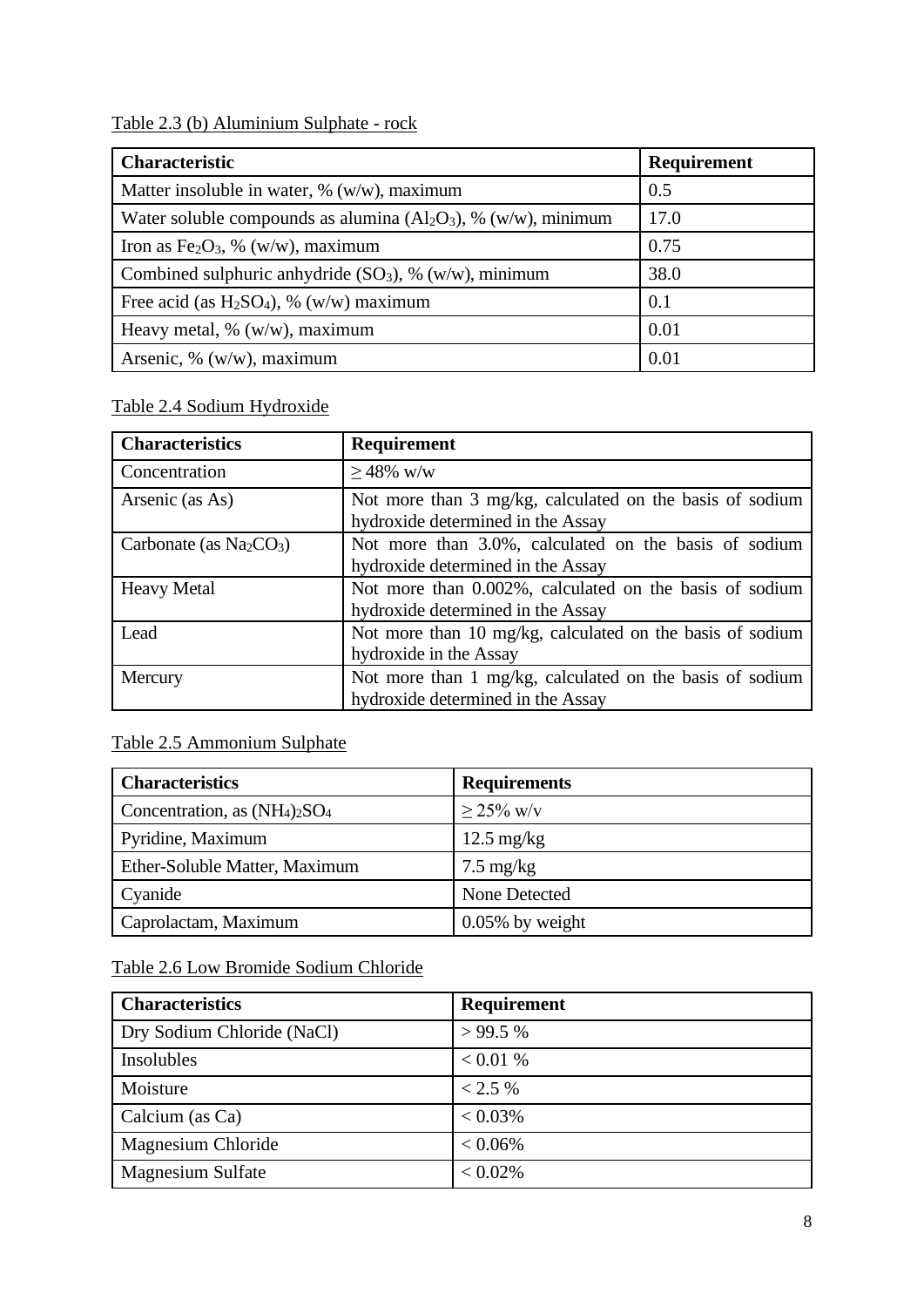| <b>Characteristics</b> | Requirement   |
|------------------------|---------------|
| Aluminium (Al)         | $< 0.5$ mg/kg |
| Arsenic (As)           | $< 0.5$ mg/kg |
| Copper(Cu)             | $<$ 2.0 mg/kg |
| Lead (Pb)              | $<$ 2.0 mg/kg |
| Cadmium (Cd)           | $< 0.5$ mg/kg |
| Mercury (Hg)           | $< 0.5$ mg/kg |
| Iron $(Fe)$            | $<$ 4.0 mg/kg |
| Fluoride               | $< 0.1$ mg/kg |
| Manganese (Mn)         | $< 0.5$ mg/kg |
| Bromide (Br)           | $< 120$ mg/kg |

# Table 2.7 Ferric Chloride

| <b>Characteristics</b>        | Requirement                 |
|-------------------------------|-----------------------------|
| FeCl <sub>3</sub>             | $> 38\%$ w/w                |
| FeCl <sub>2</sub>             | $\leq$ 2.5% w/w of total Fe |
| Free Acid Express as HCl      | $\leq 1.0\%$ w/w            |
| <b>Total insoluble Matter</b> | $< 0.2$ w/w                 |

# Table 2.8 Citric acid

| <b>Characteristics</b> | Requirement                           |  |
|------------------------|---------------------------------------|--|
| Concentration          | $\geq$ 35% w/v                        |  |
| Arsenic                | $\leq 1$ ppm                          |  |
| Calcium salt           | No precipitate formed in the solution |  |
| Iron                   | $\leq$ 1.75 ppm                       |  |
| Heavy metals           | $\leq$ 1.75 ppm                       |  |
| Chloride               | $\leq$ 5.25 ppm                       |  |
| Oxalate                | $\leq$ 35 ppm                         |  |

# Table 2.9 Aluminum chlorohydrate

| <b>Characteristics</b>                                                           | Requirement     |
|----------------------------------------------------------------------------------|-----------------|
| Total Aluminium as alumina $(Al_2O_3)$                                           | 22% w/w minimum |
| Total Aluminium as Aluminium Chlorohydrate, Al <sub>2</sub> (OH) <sub>5</sub> Cl | 48% minimum     |
| Chloride (Cl <sup>-</sup> )                                                      | $< 8.5\%$ w/w   |
| <b>Basicity</b>                                                                  | 80% minimum     |
| Iron                                                                             | 100 ppm maximum |
| pH at $25^{\circ}$ C (Diluted to SG 1.08)                                        | 3.0 to 5.0      |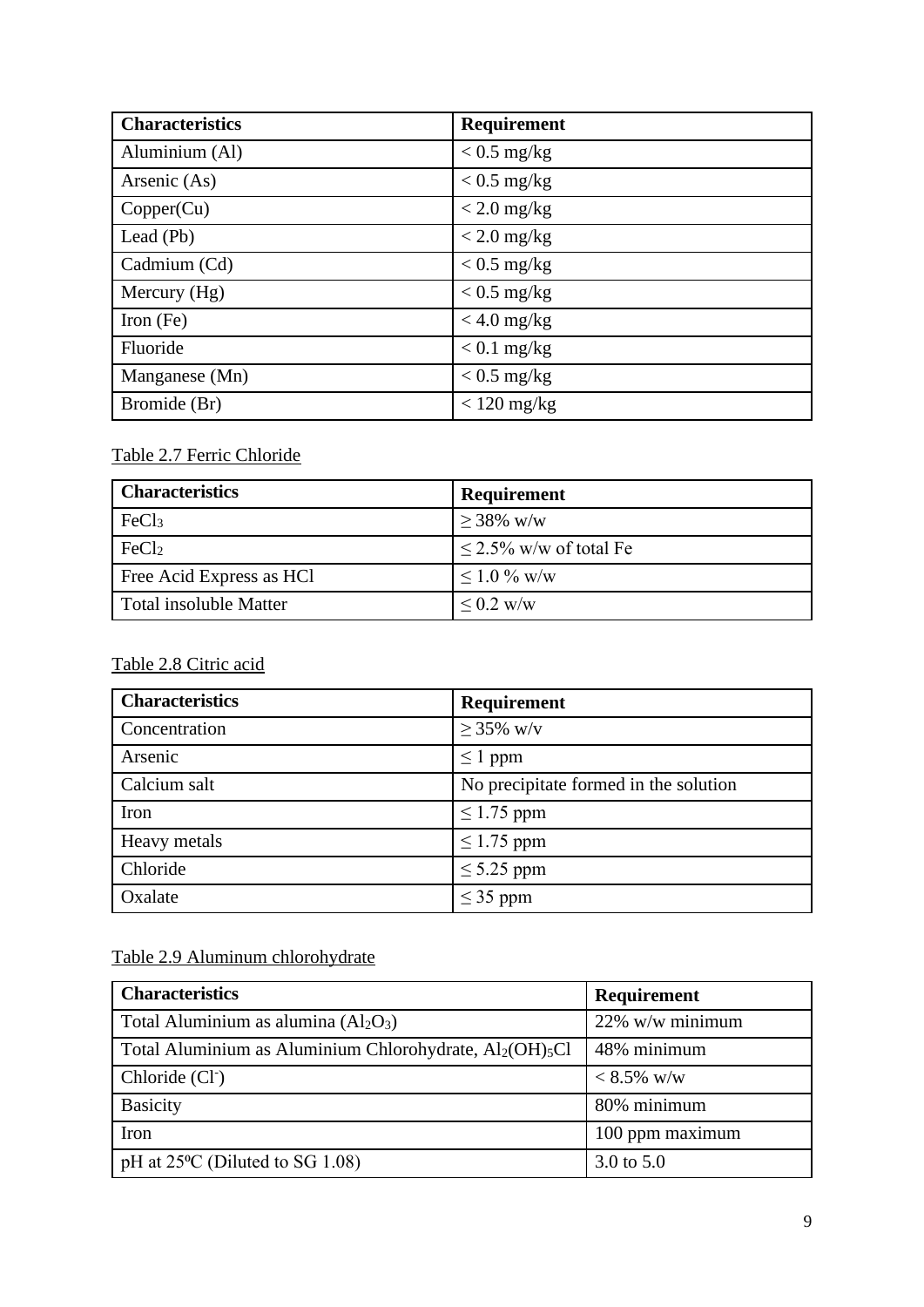|                                | <b>Waste streams</b>            | Quantity              | Composition                                                |                                                                                                           |                                                |
|--------------------------------|---------------------------------|-----------------------|------------------------------------------------------------|-----------------------------------------------------------------------------------------------------------|------------------------------------------------|
| <b>Facility</b>                |                                 |                       | <b>Parameter</b>                                           | Unit                                                                                                      | Quantity <sup>^</sup>                          |
| Water<br>Reclamation<br>Plants | Sludge<br>Sewage<br>(Dewatered) | 200,000<br>tonnes/yr  | $\mathcal{C}$<br>H<br>N<br>S<br>Ca<br>Fe<br><b>TKN</b>     | $\%$<br>40<br>$\%$<br>6<br>$\%$<br>6<br>$\%$<br>1<br>30,000<br>mg/kg<br>9,000<br>mg/kg<br>mg/kg<br>60,000 |                                                |
|                                | Sludge<br>Sewage<br>(Dried)     | 30,000<br>tonnes/yr   |                                                            |                                                                                                           |                                                |
|                                | Dewatering<br>Centrate          | 10,000<br>$m^3$ /day  | <b>COD</b><br><b>TKN</b><br>Ammonia                        | mg/L                                                                                                      | 840<br>1,200<br>1,000                          |
| Waterworks                     | Freshwater<br>Sludge            | 16,000<br>tonnes/yr   | Cl<br>SO <sub>4</sub><br>AI<br>Fe<br>Na                    | $\frac{0}{0}$<br>$\frac{0}{0}$<br>mg/kg<br>mg/kg<br>mg/kg                                                 | 0.7<br>7.5<br>200,000<br>8,000<br>300          |
| Desalination<br>Plants         | Seawater RO<br><b>Brine</b>     | 120,000<br>$m^3$ /day | Ca<br>Na<br>Fe<br>Cl<br>NH <sub>4</sub><br>SO <sub>4</sub> | mg/L                                                                                                      | 900<br>20,000<br>1.0<br>35,000<br>0.4<br>5,000 |
| <b>NEWater</b><br>factories    | <b>NEWater Brine</b>            | 60,000<br>$m^3$ /day  | Cl<br>SO <sub>4</sub><br>Ca                                | mg/L                                                                                                      | 300<br>240<br>100                              |

**Table 3: Typical waste streams generated**

^Figures provided are indicative and may vary across plants and time period.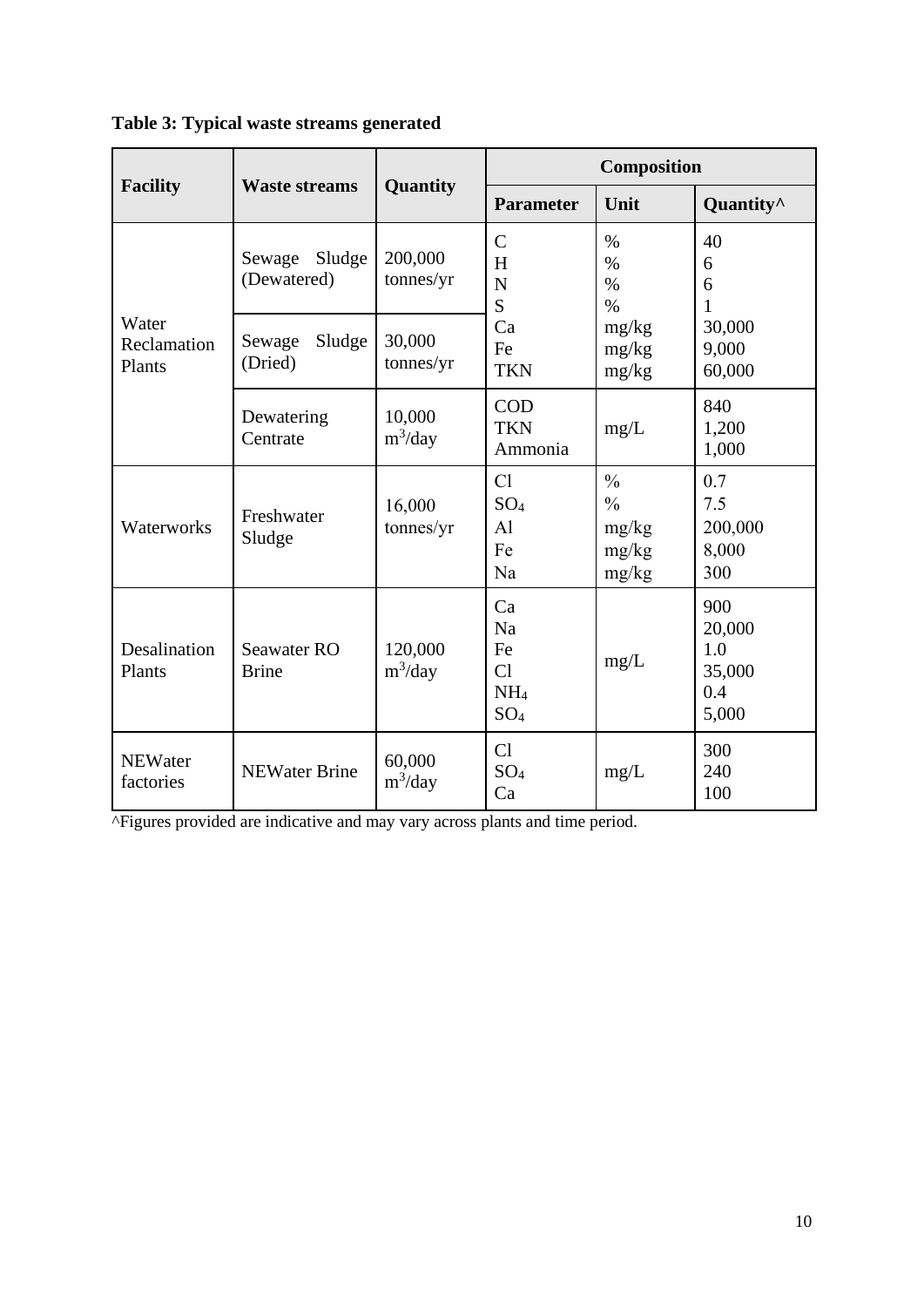

#### <span id="page-10-0"></span>**Appendix B: PUB's Water Loop and Typical Water/Used Water Treatment Processes**

The Concept of a Closed Water Loop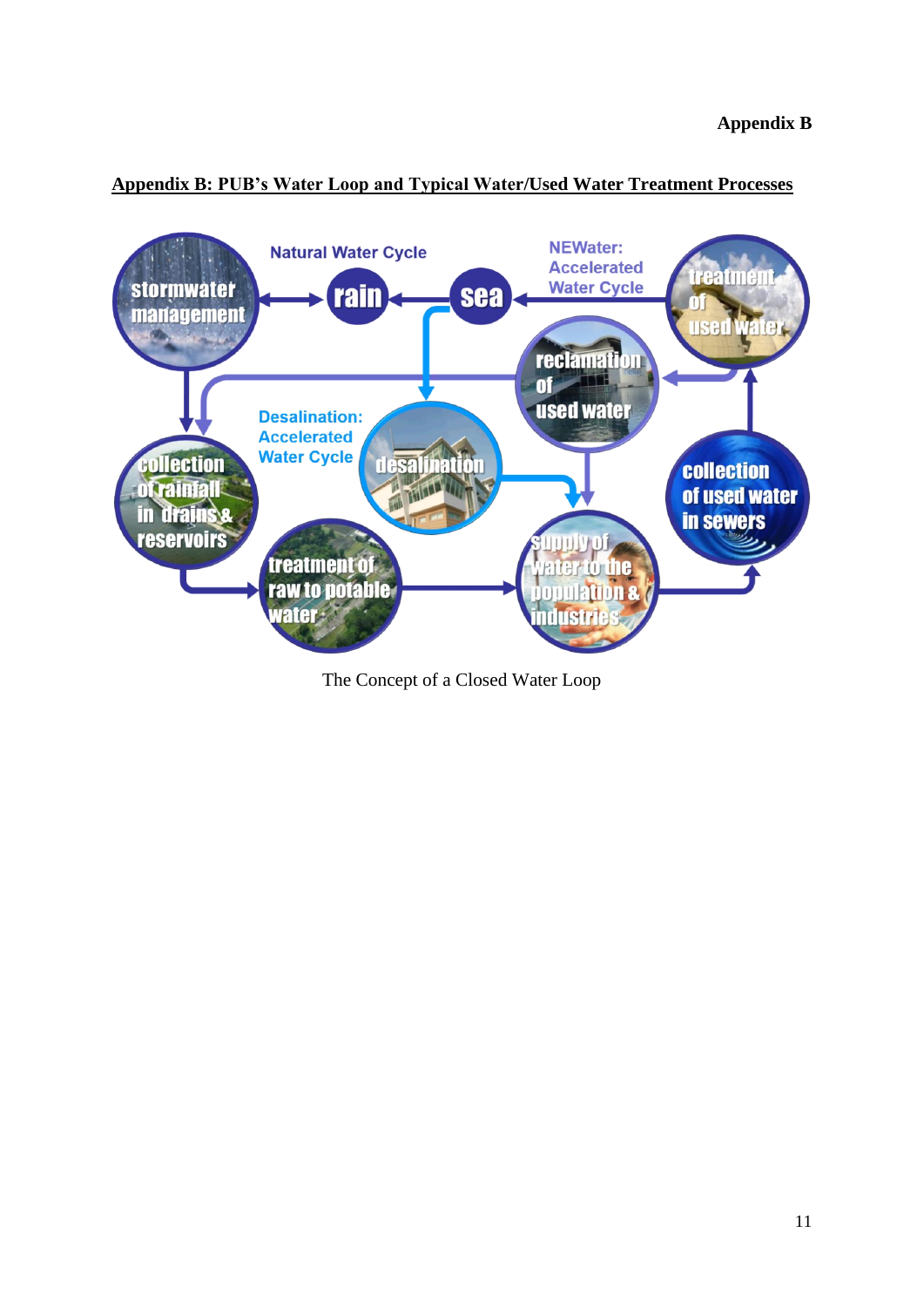## **1. Treatment of Raw (local catchment water, imported water) to Potable Water**

The product water quality shall meet the Environmental Public Health (EPH) (Water Suitable for Drinking) (No.2) Regulations 2019, with details to be found in following website: https://www.pub.gov.sg/Documents/Singapore Drinking Water Quality.pdf. The current treatment process in PUB's Water Supply Plant (WSP) is shown below.



#### ① Screening:

Water is pumped through self-cleaning screens to remove particles greater than 1mm.

 $(2)$  Coagulation & Flocculation:

Coagulants and coagulant-aids like alum (aluminium sulphate) are added to bind or "flocculate" smaller suspended matter and particles, such as silt and sand, to form larger and heavier clumps. Lime is added to adjust pH prior to coagulation in some plants.

#### ③ Sedimentation:

Particles combine into larger clumped particles that settle to the bottom of the tank and are removed.

#### ④ Filtration:

The water then passes through either rapid sand filter or membranes to remove the finer residual particles of up to 0.02 microns.

#### ⑤ Disinfection:

After filtration, the water is disinfected with chlorine (hypochlorite or electrochlorination) or ozone to kill all harmful bacteria and viruses.

⑥ Biologically Activated Carbon (BAC):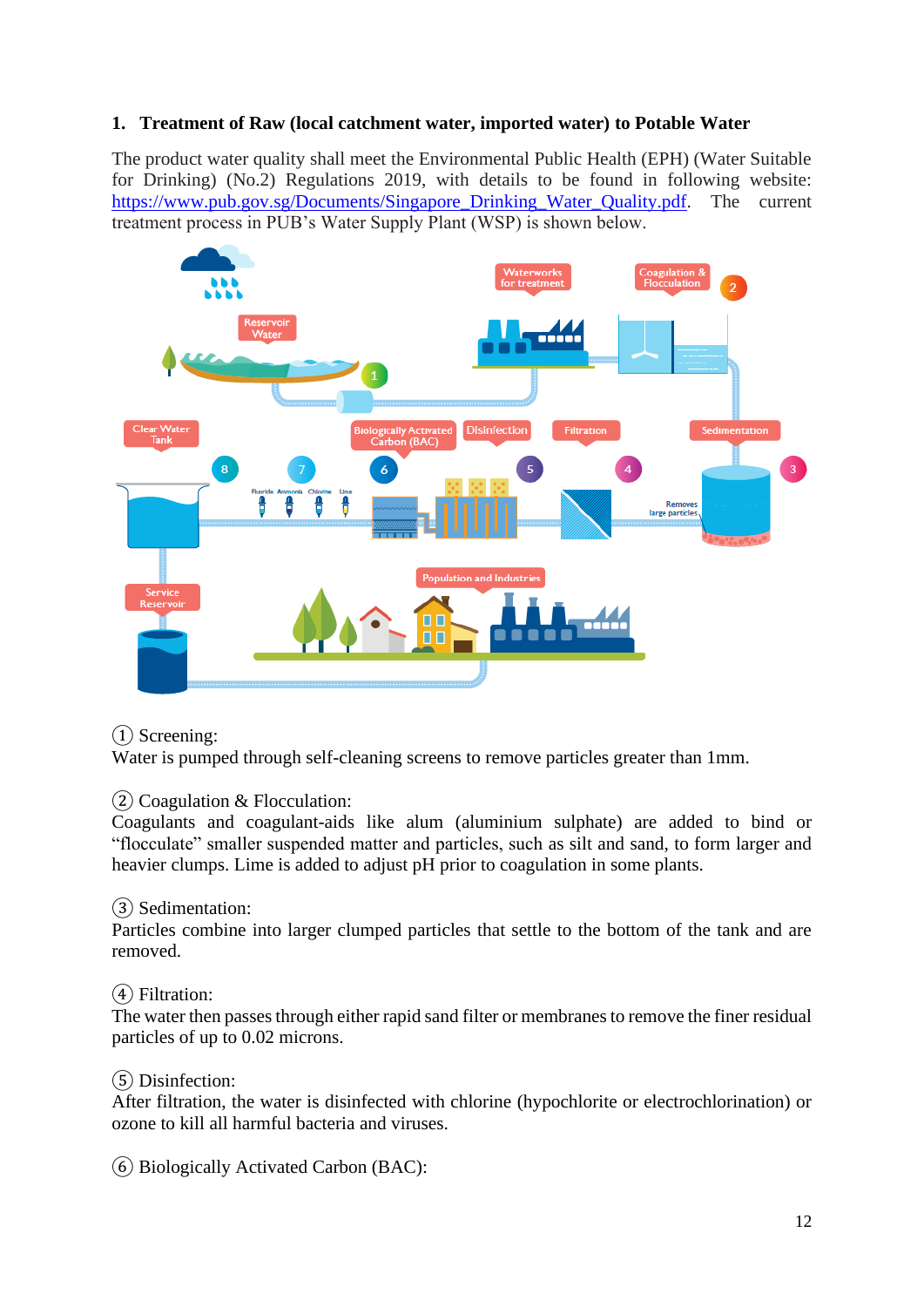Granular activated carbon filters remove natural organic matter, making the water biologicallystable.

# ⑦ Residual Treatment:

The water is dosed with lime (to balance the pH of water), chlorine and ammonia (to maintain the water quality in the distribution system), as well as fluoride (to prevent tooth decay).

# ⑧ Clear Water Tank:

After residual treatment, water is stored in the clear water tank, before pumping to the service reservoirs for distribution to customers.

# **2. Treatment of Used Water**

Used water from both domestic and non-domestic sources is treated at four water reclamation plants. Refer to the illustration below for the treatment process.

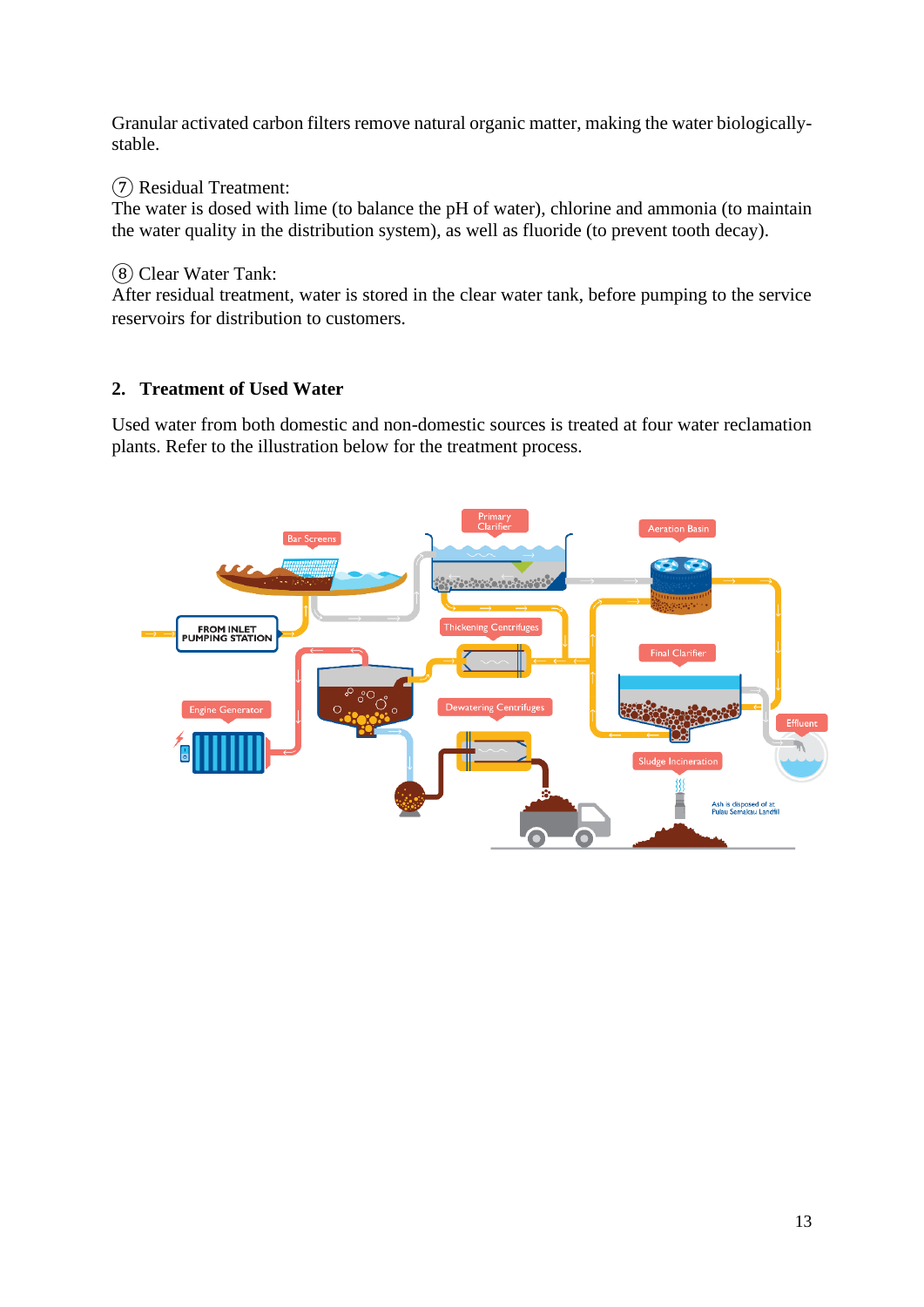# **3. NEWater**

The NEWater process recycles the treated used water into ultra-clean, high-grade reclaimed water, cushioning Singapore's water supply against dry weather and moving Singapore towards water sustainability.



## **4. Desalination**

As Singapore is surrounded by sea, PUB has turned seawater into drinking water. And we continue to invest in research and technology to find more efficient ways to desalinate seawater. The current desalination process in Tuas Desalination Plant is shown below.

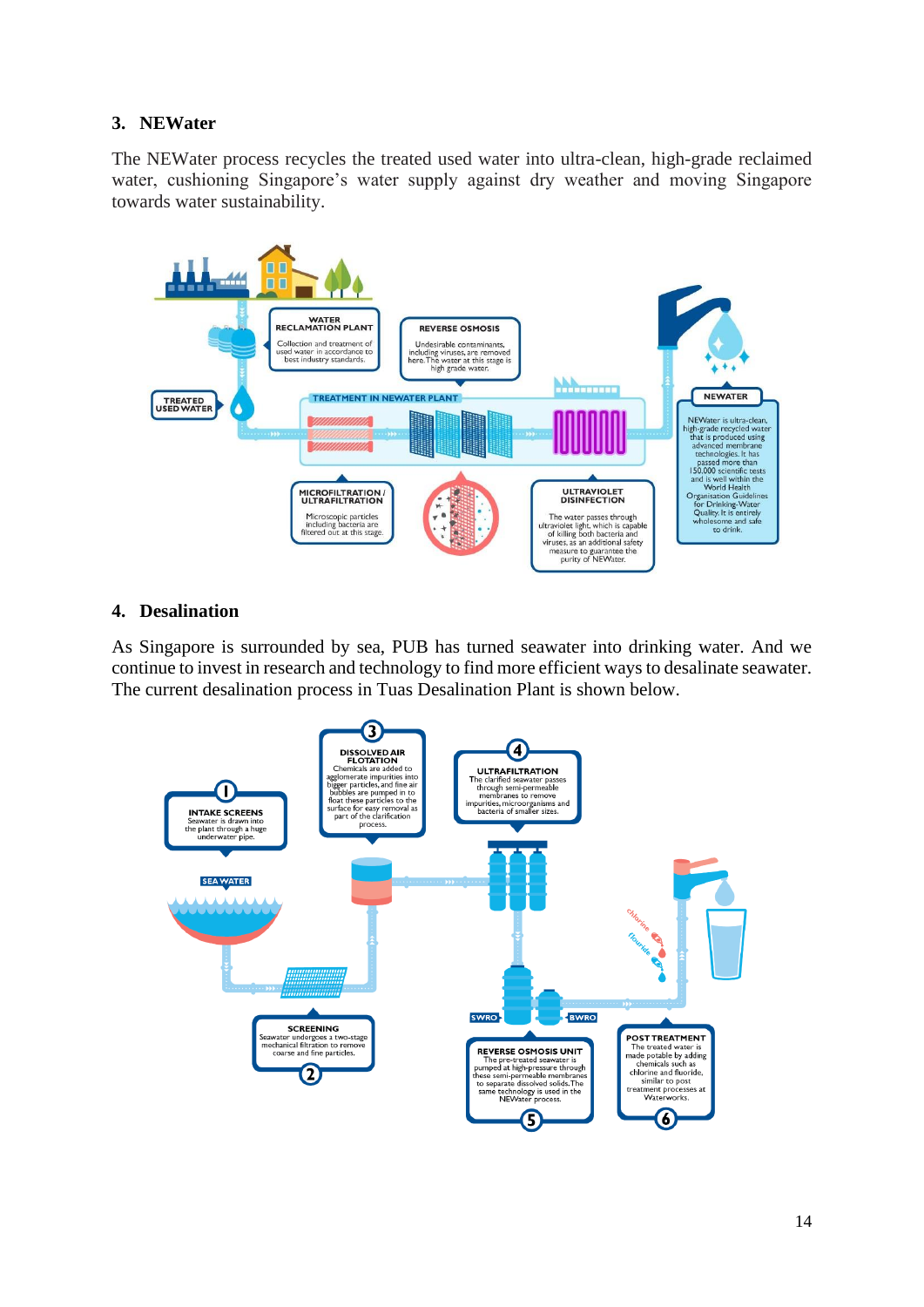# <span id="page-14-0"></span>**Appendix C: Additional Information on Recovery of Metals/ Minerals from Seawater Desalination Brine**

#### **1. Patent Scan on Mineral Recovery from Seawater Reverse Osmosis Brine<sup>2</sup>**

Below is a summary of a recent patent scan commissioned by PUB for the Applicant's reference. Applicants are free to either propose technologies listed here or any other technology that is suitable for the metal(s) to be recovered.

#### **Overview**

The landscape of players developing Seawater Reverse Osmosis (SWRO) Mineral Recovery inventions is highly fragmented. The 120 inventions published in the last decade were contributed by 86 unique entities. Almost half the inventions were published by research institutes and individuals, which suggests that the technologies may not yet be mature for commercial adoption. This trend corroborates with information from academic literature, which indicated that many of the technologies were still at the stage of lab testing.

#### Findings

The number of inventions that involve the recovery of a particular mineral strongly correlates with the mineral's concentration in seawater. Accordingly, the number of inventions that involve the recovery of sodium is the highest, with the exception of lithium which may be attributable to the rapid growth in the demand for the manufacture of lithium-ion batteries as a result of the proliferation of products, such as personal electronic devices and electric vehicles.

In terms of recovery processes, most inventions involve multiple processes. These can be consecutive processes leading to the recovery of one mineral, consecutive processes whereby different minerals are extracted at different stages, or alternative processes for recovering one mineral.

#### Analysis by Process Type

The most common process used for SWRO Mineral Recovery is evaporation, the traditional method of extracting salt (i.e., sodium chloride) from seawater. This is followed by electrolytic processes, precipitation, and crystallisation, respectively. Additional common (sub)processes include nanofiltration, which is typically employed as the first step in a multi-step process to separate divalent and multivalent metals, spray drying (classified under evaporation), and air stripping.

Beyond the group of evaporation processes, air stripping has also attracted a higher level of commercial research. Air stripping has been the dominant commercial process used to extract bromine from saline water sources, the main commercial source of bromine. The higher incidence use of air stripping by companies for SWRO Mineral Recovery likely stems from the ease in adapting or extending the well-established process to SWRO brine.

In contrast, precipitation processes attracted a lower proportion of commercial research compared to evaporation and crystallisation processes. This might be due to the lower degree

<sup>&</sup>lt;sup>2</sup> Study on "Recovery of Minerals from Seawater Reverse Osmosis Brine" by IPOS (commissioned by PUB), 2020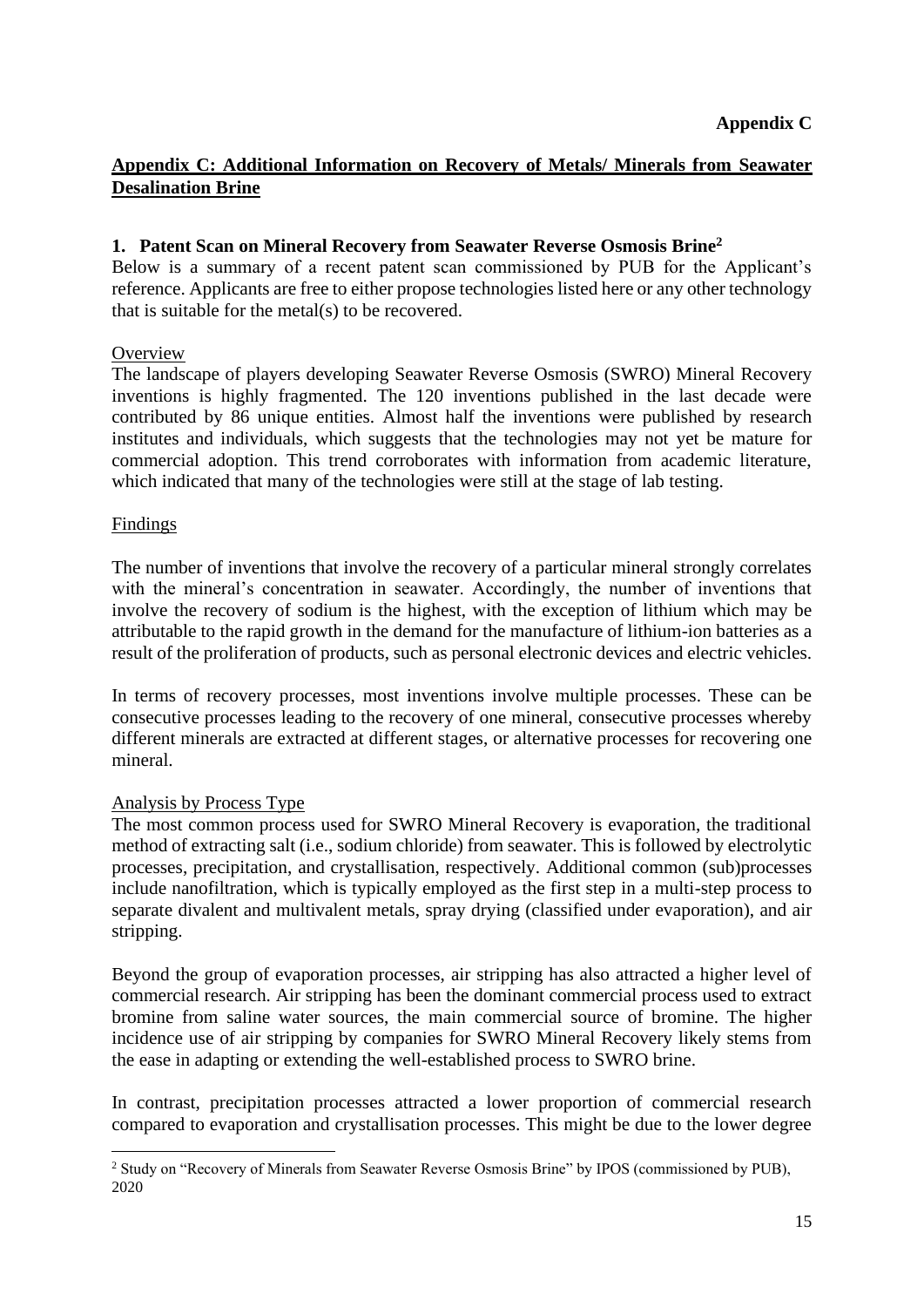of control with precipitation, which tends to result in more agglomeration and polymorphisms in the desired product.

The adsorption-desorption process is another process that has less commercial research. While the use of adsorption is widespread for water treatment, it is typically applied to the pretreatment of water where the desorption process is aimed at recovering the adsorption matrix, not recovering the minerals. Application of this technology to SWRO Mineral Recovery is hence largely at the laboratory stage.

Similarly, while the use of bipolar membrane electrodialysis and membrane distillation to concentrate RO brine is known, its application to SWRO Mineral Recovery remains largely unexplored and therefore has few commercial exploitation or deployment.

#### **2. Review on Resource Mining from Seawater**

Some further information related to resource mining from seawater is available in the following studies, for the Applicant's reference.

- i) "Mining valuable minerals from seawater: A critical review", by Paripurnanda Loganathan, Saravanamuth Vigneswaran and Gayathri Naidu; Environmental Science: Water Research & Technology; 2016
- ii) "Feasibility of extracting valuable minerals from desalination concentrate: a comprehensive literature review" by Arash Shahmansouri, Joon Min, Liyan Jin and Christopher Bellona; Journal of Cleaner Production, Elsevier; 2015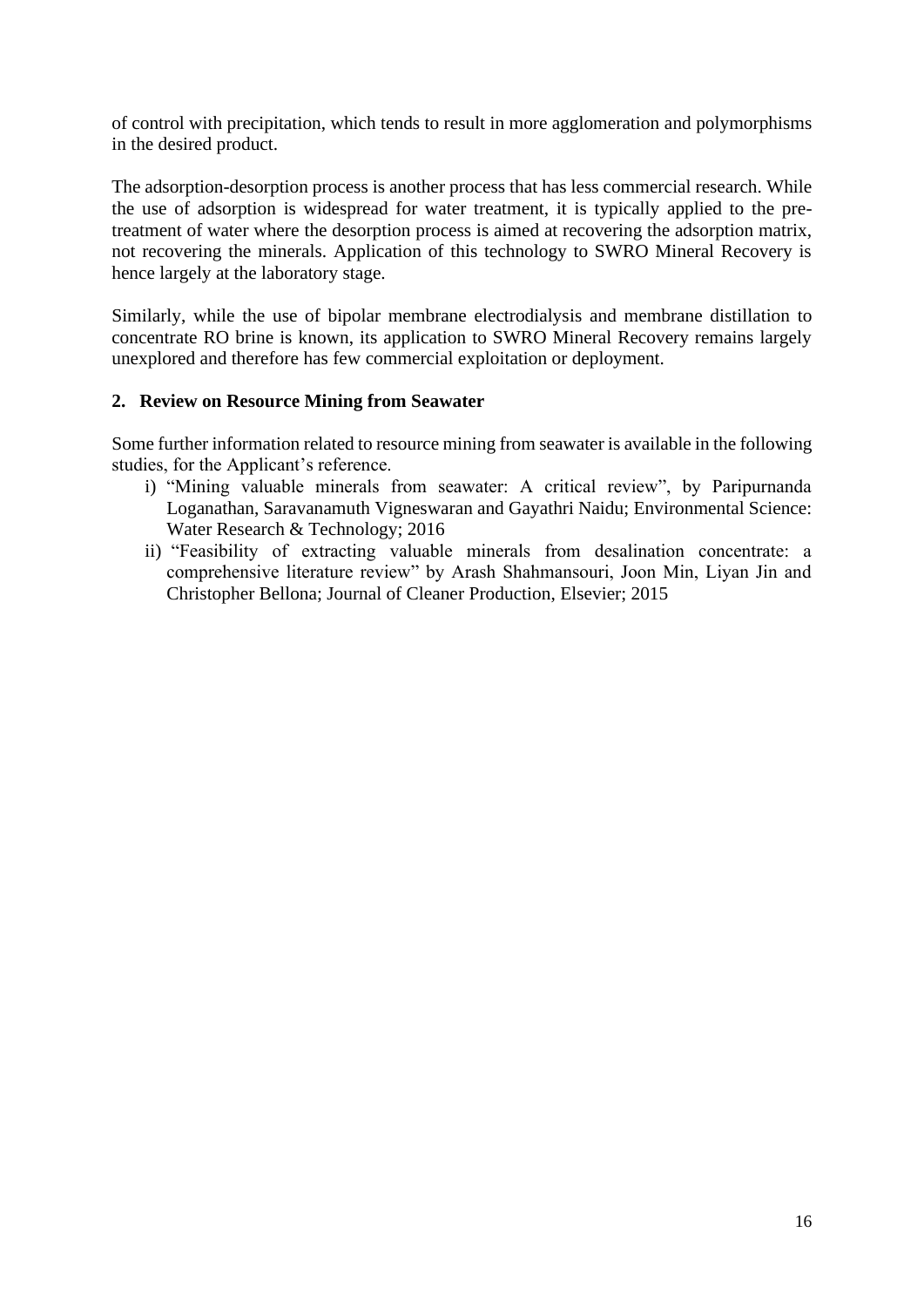## **Appendix D**



## <span id="page-16-0"></span>**Appendix D: Technology Readiness Level (TRL) Definitions**

| TRL            | <b>Description</b>                    | <b>Remarks</b>                                                                                             |  |  |  |
|----------------|---------------------------------------|------------------------------------------------------------------------------------------------------------|--|--|--|
| $\theta$       | Idea                                  | Unproven concept, no testing has<br>been<br>performed                                                      |  |  |  |
| $\mathbf{1}$   | <b>Basic Research</b>                 | Basic principles postulated and observed but<br>no experimental proof available                            |  |  |  |
| $\overline{2}$ | <b>Applied Research</b>               | Concept and application have been formulated                                                               |  |  |  |
| 3              | <b>Critical Function</b>              | First laboratory test completed; proof of<br>concept                                                       |  |  |  |
| $\overline{4}$ | <b>Concept Validation</b>             | Small Scale Prototype built in a laboratory<br>technology<br>validated<br>environment,<br>in<br>laboratory |  |  |  |
| 5              | Validation of Integrated System       | Component and/or validation in a relevant<br>environment                                                   |  |  |  |
| 6              | Verification of Integrated System     | System model or prototype tested in intended<br>environment close to expected performance                  |  |  |  |
| $\overline{7}$ | <b>Demonstration System</b>           | Operating in operational environment at pre-<br>commercial scale                                           |  |  |  |
| 8              | <b>System Completed and Qualified</b> | Manufacturing issues solved                                                                                |  |  |  |
| 9              | Full commercial application           | Technology available for consumers                                                                         |  |  |  |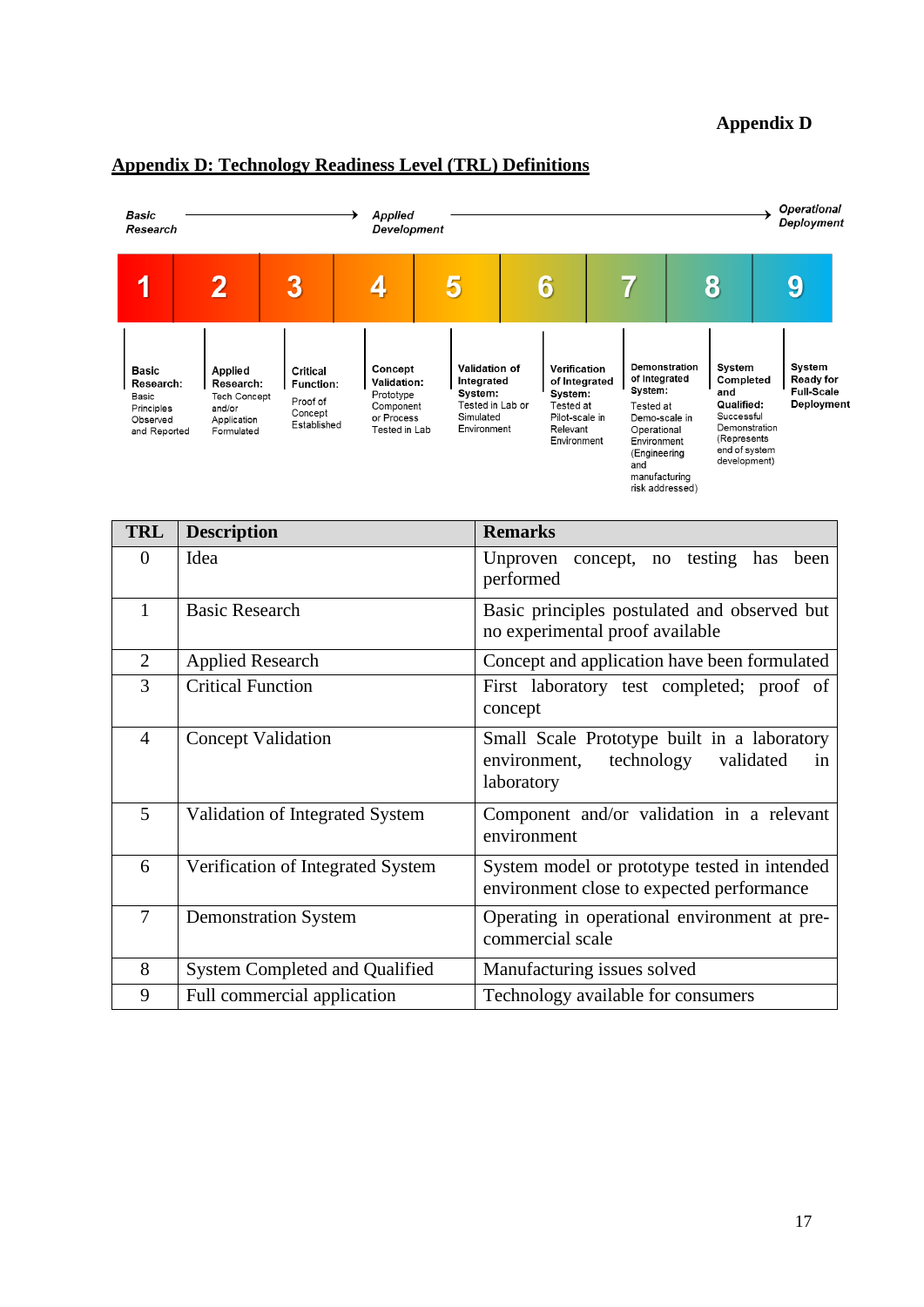#### <span id="page-17-0"></span>**Annex A: Guidelines for Submission of Proposal on IGMS**

**Closing Date: 26 November 2021, 4:00 pm** (Singapore time, GMT +08:00).

- 1. The preparation of the proposal should be done using the 'CWR Research Proposal Form' which can be downloaded from the online IGMS.
- 2. Applicants are required to lodge the application via the online IGMS before the stipulated closing date and time for the Request-for-Proposal (RFP). Separate submission outside of IGMS will not be considered. All relevant sections of the IGMS proposal online application form should be filled out completely, with the CWR Research Proposal Form and supporting documents uploaded as separate attachments. **The on-line application process may take time and hence please refer to IGMS website for full details of the application process. For new IGMS user from private companies, account registration is required for first time application. Please refer to Annex B below. New users would need to ensure his/her CorpPass account has been set-up, using his/her SingPass account.**
- 3. For submission of the proposal, it is necessary for all PIs and Co-PIs to sign up for an IGMS UserID. Co-PIs from the Partner Institutions shall be listed as "Team PI" in IGMS in order for the Partner Institutions to receive funding for the project.
- 4. Please note that applicants can only submit multiple files with maximum file size of 2MB each in the IGMS.
- 5. Should there be revisions to the submitted proposal, Lead PI is to delete previous submission(s) and only keep the final proposal in the system. Failing to do so may lead to evaluation of wrong version of the proposal.
- 6. The link to the online IGMS is given here: [https://researchgrant.gov.sg](https://researchgrant.gov.sg/)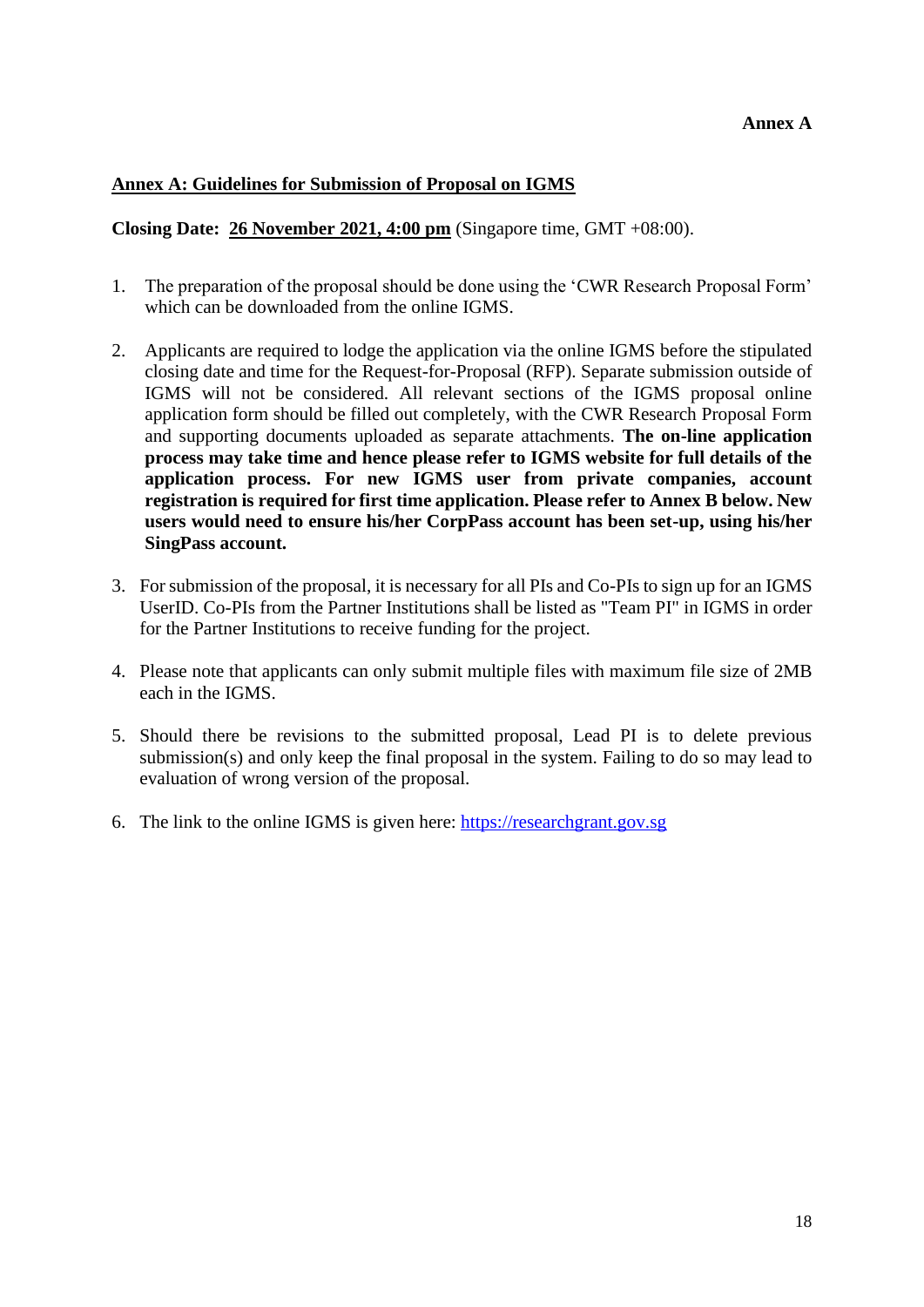### <span id="page-18-0"></span>**Annex B: IGMS Account Creation**

To facilitate the company accounts' creation, kindly provide the following to Ms. Chay Peck Si [\(PUB\\_GLOBALHYDROHUB@pub.gov.sg\)](mailto:PUB_GLOBALHYDROHUB@pub.gov.sg) by **1 October 2021** to facilitate the registration process.

#### **Details of the New Company to be Created in IGMS**

| S/N | Company | <b>Full Name of   Local Company</b><br>/ Foreign<br>Company? | <b>Public Company</b><br>/ Private<br>Company? | <b>UEN</b> (for Local<br>Company) / Unique<br><b>Identifier (for Foreign)</b><br>Company) |
|-----|---------|--------------------------------------------------------------|------------------------------------------------|-------------------------------------------------------------------------------------------|
|     |         |                                                              |                                                |                                                                                           |
|     |         |                                                              |                                                |                                                                                           |

++++++++++++++++++++++++++++++++++++++++++++++++++++++++++++++++++

#### **Procedures to create a new company account in IGMS:**

Once the **new** company account is created in IGMS, the company will need to follow up on registration of the Host Institution (**HI) Admin** in IGMS.

#### **Creation of Users for "Local" Companies**

#### **For new "Local" companies, the following steps will need to be done at the company:**

- (1) The company will need to nominate a **HI Admin**.
- (2) The **HI Admin** will need to ensure that his/her **CorpPass** account has been setup.
- (3) The **HI Admin** will need to login to IGMS using his/her **CorpPass** account to **register/update** his/her profile inside IGMS. Please note that the IGMS would grant him/her the **Principal Investigator (PI)** role by default.
- (4) After the **HI Admin** has been successfully registered in IGMS, the following details will need to be provided so that IGMS can change the role of the person from a **Principal Investigator (PI)** to a **HI Admin**:
	- **Full Name of HI Admin:**
	- **E-mail Address of HI Admin:**
	- **Designation of HI Admin in his/her company:**
- (5) Once granted the role as a **HI Admin**, he/she can proceed to assign the relevant roles (i.e. Principal Investigator **"PI",** Director of Research "**DOR**", Office of Research "**ORE**") to the various users within his/her organisation.
- (6) The system requires 3 different roles i.e. **PI**, **DOR**, and **ORE** for proposal submission. **HI Admin** and **PI** can be held by the same person, while **DOR** and **ORE** have to be held by 2 different people. As such, there are minimum 3 different personnel required for proposal submission in **IGMS**.